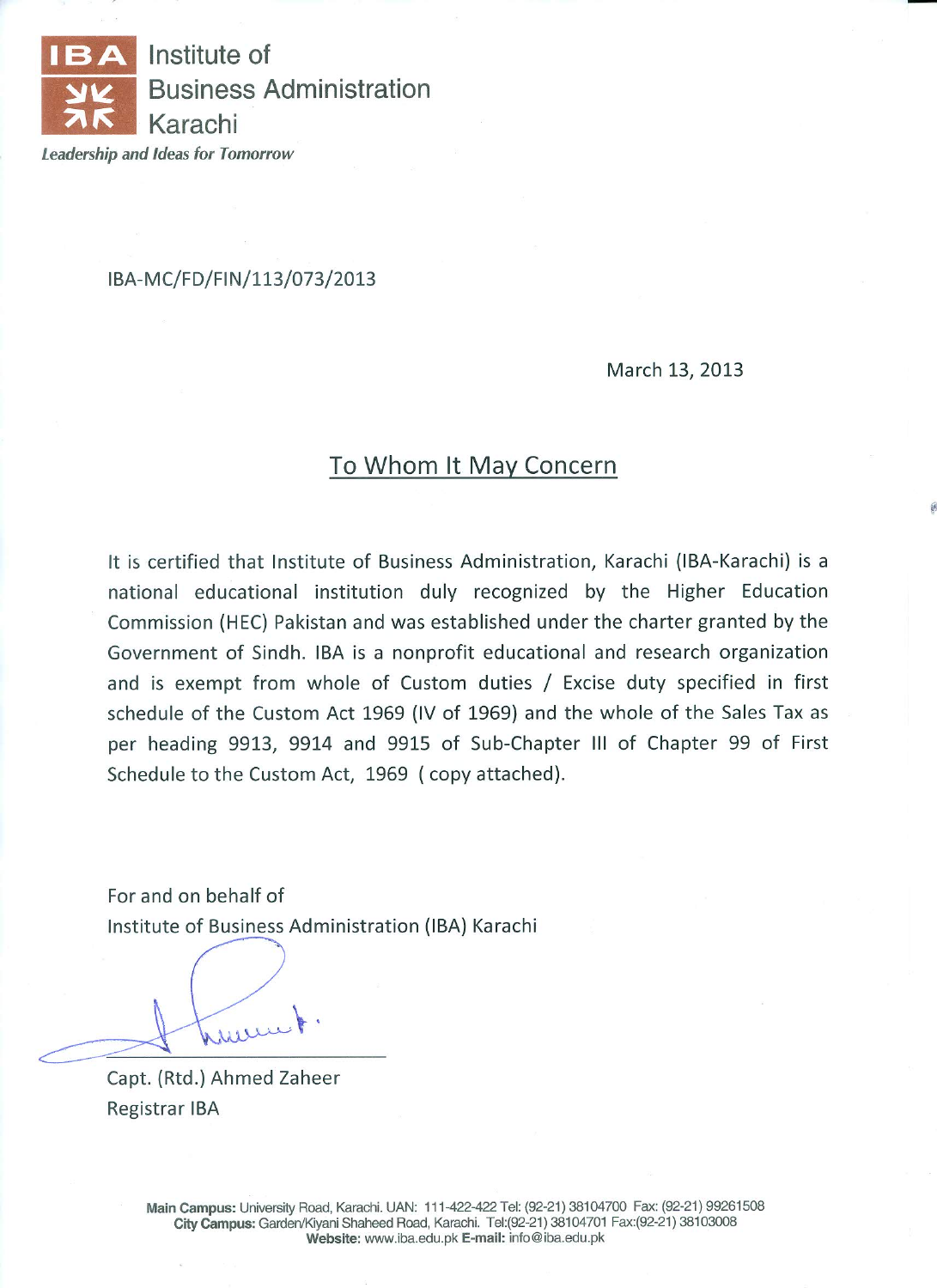#### **GOVERNMENT OF PAKISTAN REVENUE DIVISION CENTRAL BOARD OF REVENUE C.No.1(5)WHT/97 Islamabad, July 9, 2003. CIRCULAR NO.06 OF 2003. (INCOME TAX)**

#### **SUBJECT: FINANCE ACT, 2003 – EXPLANATION OF IMPORTANT PROVISIONS RELATING TO WITHHOLDING TAXES.**

The Finance Act, 2003 has introduced various changes in the withholding tax regimes. Important amendments made in different sections, First Schedule and Second Schedule relating to withholding taxes are explained as under:-

 **(11)** Exemption from Withholding Tax on Import of Certain Goods Specified in Clauses (28), (29) and (30) of Part IV of Second Schedule**.** 

 **Clause (28)** allows exemption from withholding tax under section 148 to goods imported in Pakistan which were exempt from Sales Tax and Customs Duties under SROs 360(I)/2000, 362(I)/2000 and 363(I)/2000 dated 17.6.2000. These goods include equipments, reagents, spares etc., imported by nonprofit institutions or hospitals of Federal and Provincial Governments and also goods imported by educational and research institutions. All these SROs have been rescinded and the corresponding concession is now allowed under heading 9913, 9914 and 9915 of Sub-Chapter III of Chapter 99 of First Schedule to the Customs Act, 1969. Consequently clause (28) has been amended to give effect of amendments made in Customs Act**.** 

### **Sales Tax Act, 1990**

### **THE SIXTH SCHEDULE**

**[See section 13(1)]**

 **Table-1**

**(Imports or Supplies)**

| <b>Serial</b><br>No | <b>Description</b>                                                                                                                                                                                                                                                                                                                                                                                                  | Heading Nos. of the First Schedule to the<br><b>Customs Act, 1969 (IV of 1969)</b> |
|---------------------|---------------------------------------------------------------------------------------------------------------------------------------------------------------------------------------------------------------------------------------------------------------------------------------------------------------------------------------------------------------------------------------------------------------------|------------------------------------------------------------------------------------|
| (1)                 | (2)                                                                                                                                                                                                                                                                                                                                                                                                                 | (3)                                                                                |
| 52.                 | Goods imported by or donated to<br>hospitals run by the Federal<br><b>Government or a Provincial</b><br>Government; and non-profit<br>making educational and research<br>institutions subject to the similar<br>restrictions, limitations, conditions<br>and procedures as are envisaged<br>for the purpose of applying zero-<br>rate of customs duty on such<br>goods under the Customs Act,<br>1969 (IV of 1969). | 99.13, 99.14, 99.15 and 99.15                                                      |